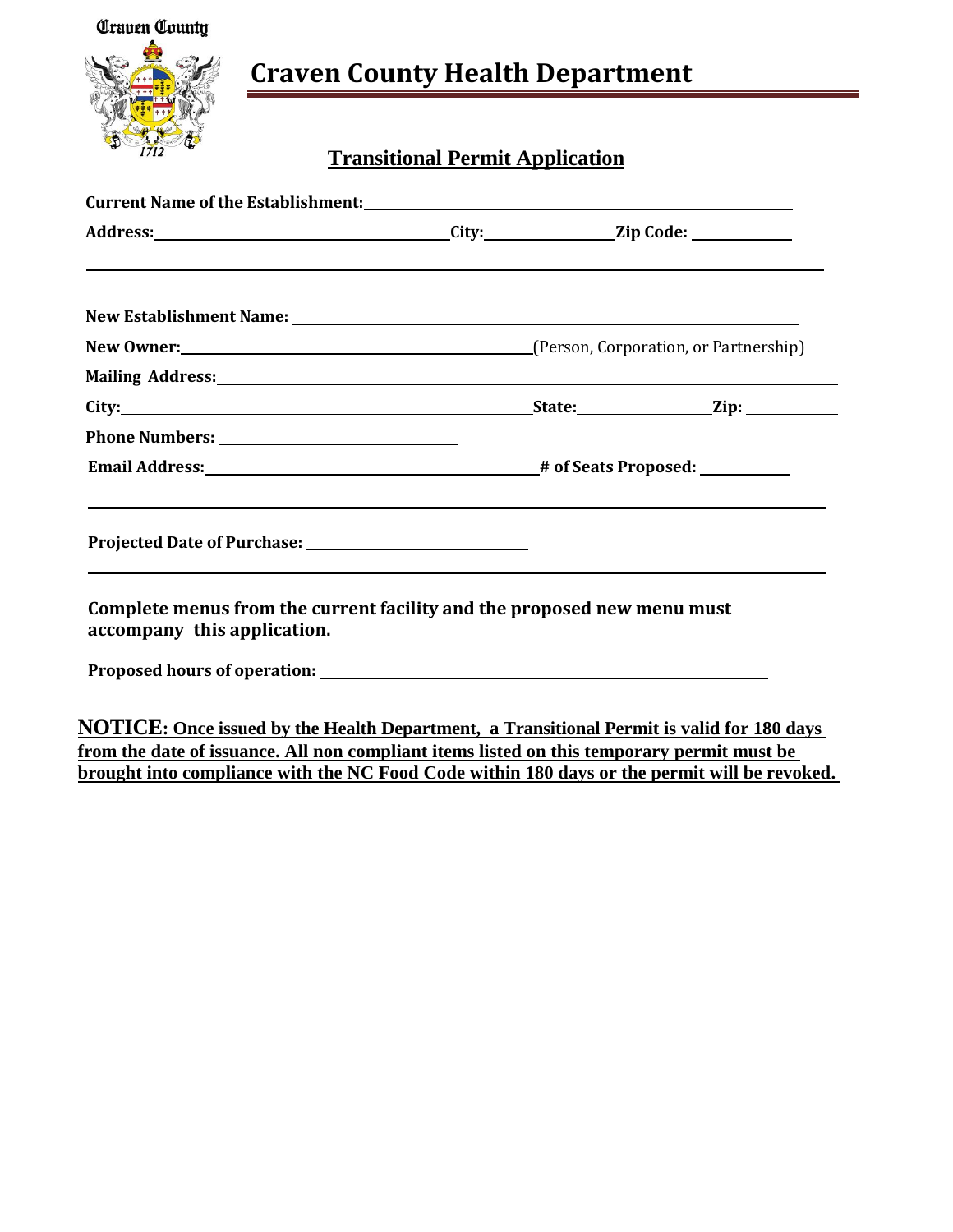**The following information is required for the transitional permit application to be complete:**

**Please list any changes that you are considering for this facility:**

Attach a separate sheet if needed

**If layout or equipment changes are planned,** please provide a floor plan drawn to scale  $(1/4" = 1$  foot) showing the placement of each piece of food service equipment, all sinks, storage areas, and trash can wash facilities. Drawings can be submitted in adobe pdf.

Provided specification sheets for each piece of new or replacement equipment. All new equipment must be identified on a separate list. All equipment must be NSF listed, UL classified for sanitation or be constructed to meet NSF/ANSI standards.

Proposed menu

Transitional permits are valid for only 180 days from the date of issuance. It is the responsibility of the owner to complete the permit conditions before expiration date. Expiration of a transitional permit will require a full plan review application to submitted.

Submittal Items Reviewed by **Example 20** and the set of the set of the set of the set of the set of the set of the set of the set of the set of the set of the set of the set of the set of the set of the set of the set of t

Submittal Date Staff initial Fee Paid: N/A

Office hours are Monday through Friday 8:00 am to 5:00 pm. If we can be of further assistance, contact Environmental Health at 252-636-4936 or envhealth@cravencountync.gov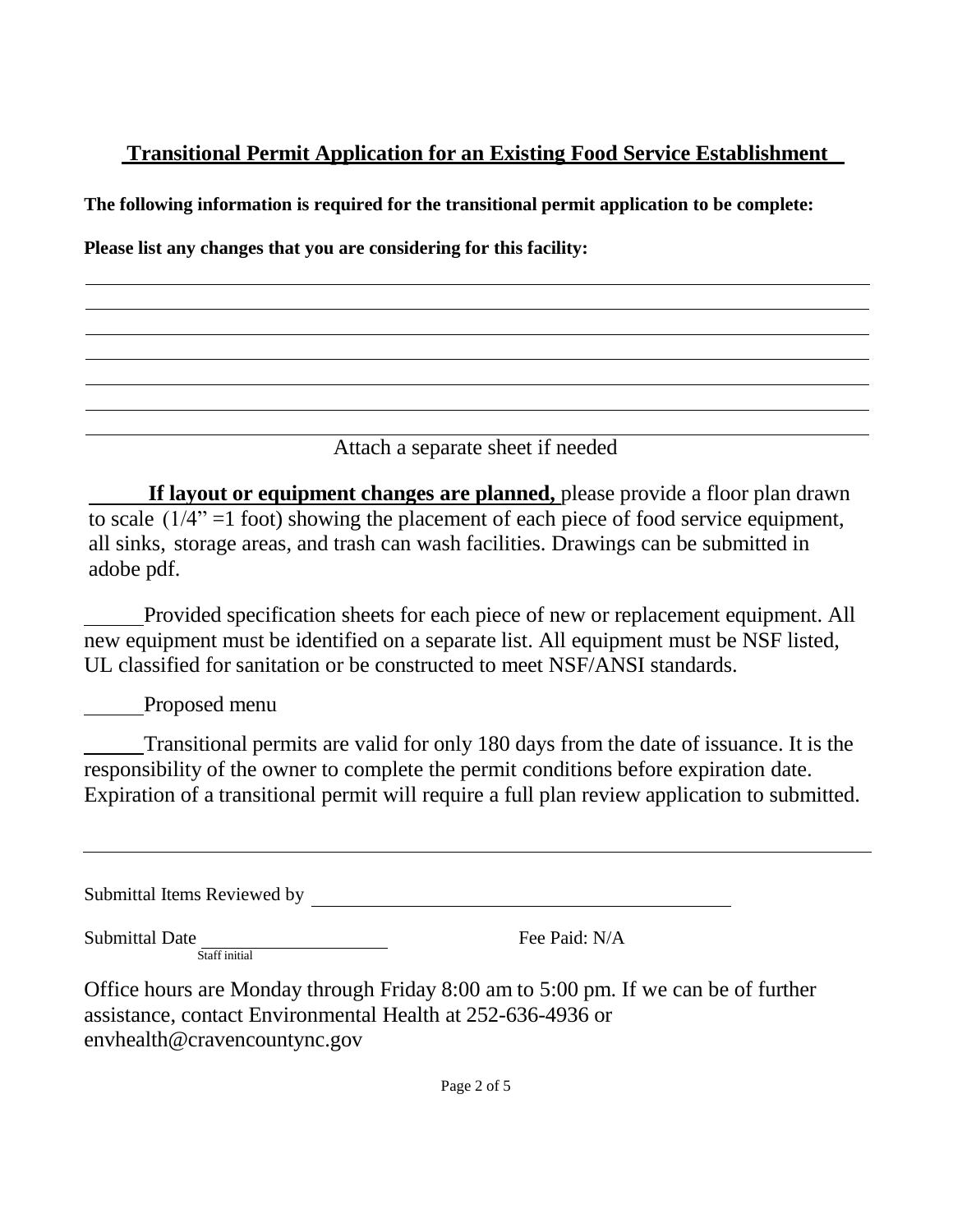# **Hours of Operation**

|                                                |                        | Tuesday Thursday Thursday           |
|------------------------------------------------|------------------------|-------------------------------------|
|                                                |                        | Wednesday Friday Friday Saturday    |
|                                                |                        |                                     |
| <b>Type of Food Service</b>                    | (Check all that apply) |                                     |
| Restaurant                                     |                        | Sit-down meals                      |
| Food Stand (no seats provided)                 |                        | Take-out ________                   |
| Drink Stand                                    |                        | Single-Service                      |
| (no food served but using multi-use glassware) |                        | (Disposable dishes and/or utensils) |
| Commissary Meat                                |                        | Catering ________                   |
| Market                                         |                        | Multi-use                           |
|                                                |                        | (Reusable dishes and or utensils)   |
| Lodging Food Service                           |                        |                                     |

#### **Food Processing Procedures**

|                                                              | <b>Specialized processes</b>   |                                                                                               |  |  |  |
|--------------------------------------------------------------|--------------------------------|-----------------------------------------------------------------------------------------------|--|--|--|
|                                                              |                                | The processes below require an application to the State for an approved variance.             |  |  |  |
|                                                              |                                | Indicate any specialized processes that will take place:                                      |  |  |  |
|                                                              | Curing                         | Acidification (sushi, etc.)<br><b>Sprouting Beans</b>                                         |  |  |  |
|                                                              | Smoking                        | Reduced Oxygen Packaging (eg: Vacuum sealing)                                                 |  |  |  |
|                                                              | Fermentation                   | Other                                                                                         |  |  |  |
|                                                              |                                | Explain checked processes on separate sheets: included: yes ______No _____                    |  |  |  |
|                                                              |                                | Additional information will be provided by the health department to complete the application. |  |  |  |
| <u>Water Supply–Sewage Disposal-Equipment Specifications</u> |                                |                                                                                               |  |  |  |
|                                                              | <b>Water Supply: City</b> Well |                                                                                               |  |  |  |

**Sewer:** City Onsite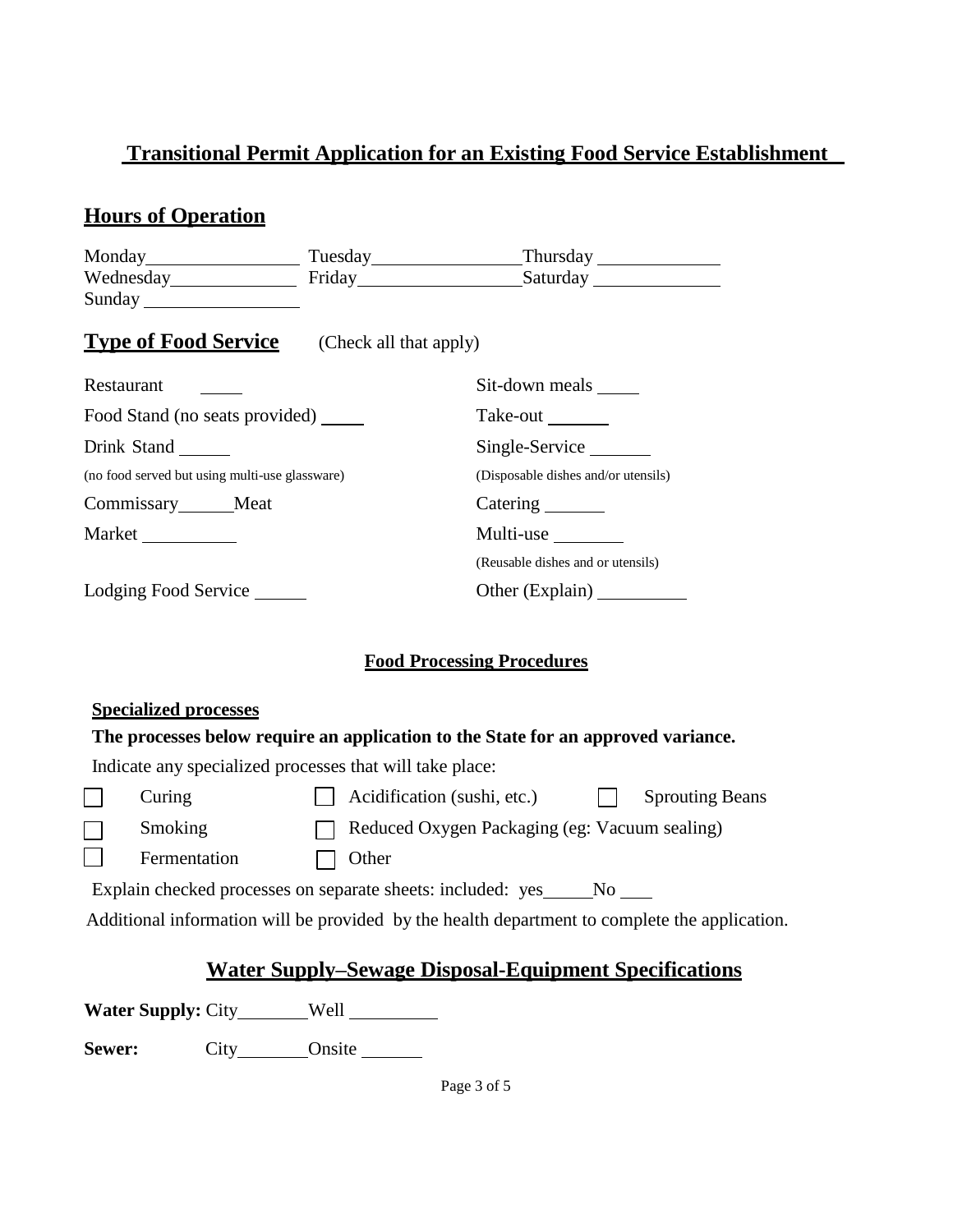#### **Water Heater Specifications:**

| (Manufacturer information sheet or plate on tank)    |  |    |                    |                                                                                |  |
|------------------------------------------------------|--|----|--------------------|--------------------------------------------------------------------------------|--|
|                                                      |  |    | $\text{Model}\_\_$ |                                                                                |  |
| Tank Size: (gallons) ________                        |  |    |                    | Recovery @ 100° Rise                                                           |  |
|                                                      |  |    |                    | Power Rating: Gas _________________(BTU'S) Electric_______________________(kW) |  |
| <b>Dish machine:</b>                                 |  |    |                    |                                                                                |  |
| (Manufacturer information sheet or plate on machine) |  |    |                    |                                                                                |  |
|                                                      |  |    |                    |                                                                                |  |
|                                                      |  |    |                    | Booster Heater Yes No Gallons per Hour                                         |  |
| Chemical Sanitizer Yes _______ No_______             |  |    |                    |                                                                                |  |
| Leased Machine Yes _______ No_______                 |  |    |                    |                                                                                |  |
| <b>Three-compartment Pot Wash Sink:</b>              |  |    |                    |                                                                                |  |
|                                                      |  |    |                    |                                                                                |  |
| Drain Board: Width _ "x Depth"                       |  | ,, |                    |                                                                                |  |
|                                                      |  |    |                    |                                                                                |  |
| <b>Can Wash/Mop Sink:</b>                            |  |    |                    |                                                                                |  |
| (at least $36" \times 36"$ )                         |  |    |                    |                                                                                |  |
|                                                      |  |    |                    |                                                                                |  |
| <b>Disposal of Solid Waste:</b>                      |  |    |                    |                                                                                |  |
|                                                      |  |    |                    |                                                                                |  |
|                                                      |  |    |                    |                                                                                |  |